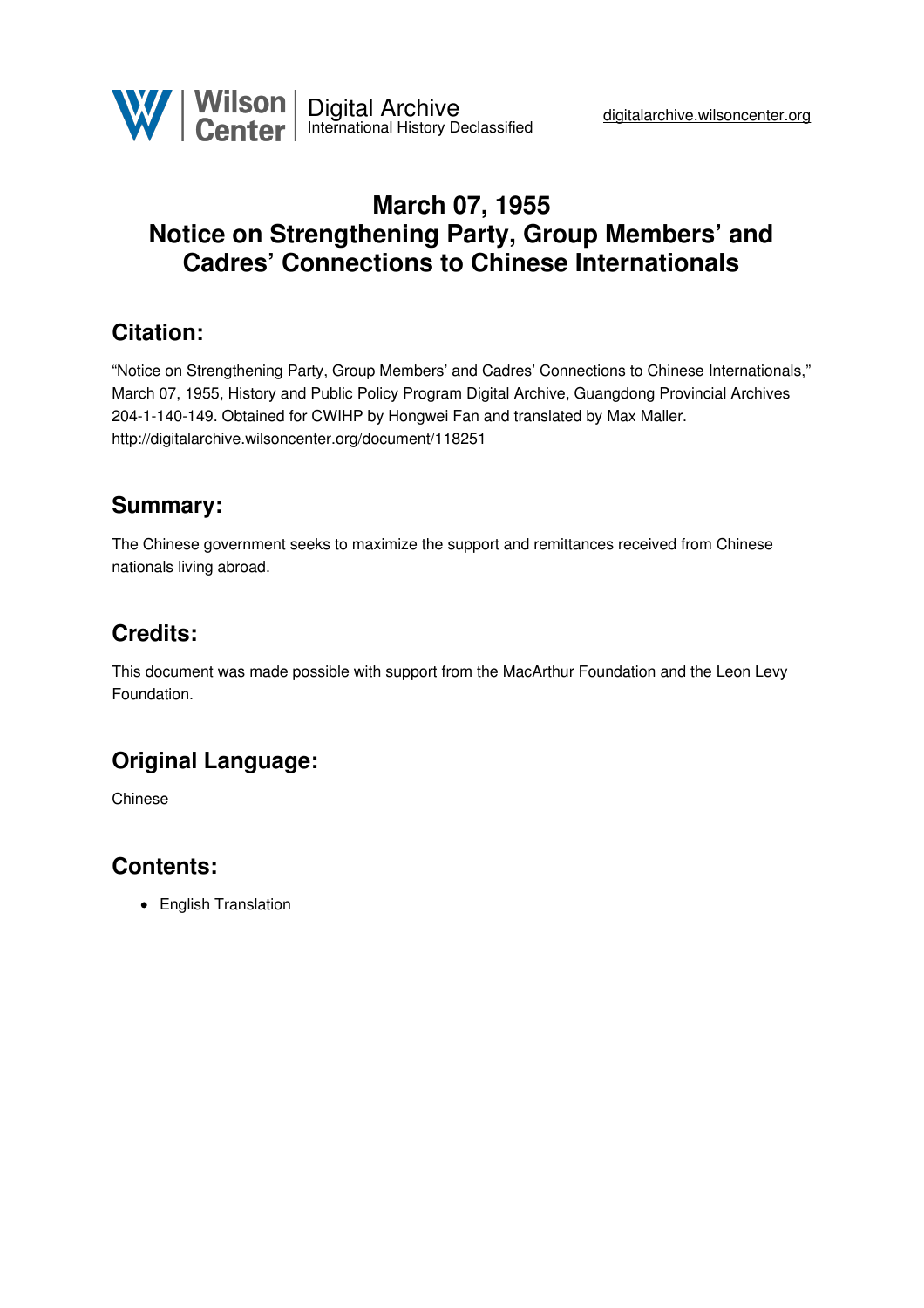In the present redoubling of efforts to strengthen the united front of Chinese internationals, there is great political significance attached to enabling intimate contact between Chinese international and the fatherland, which will make them more caring and solicitous to the fatherland, and will also attract investment so those of our countrymen living abroad can participate in China's economic construction. Since the Liberation, as China's international standing has grown, the patriotism of internationals living abroad has grown immensely. They have striven to alter and cast off imperialism and the hateful and insulting oppression among the leaders in their place of residence. They have had urgent need of the fatherland's protective love and its compassion, but because of their remoteness from the fatherland, they misunderstand the policies of the fatherland and the party, particularly with regard to the party's general line. Under the enemy's spread of slanderous rumors and its policy of deceitfully driving a wedge between us, and no thanks to several of our party officials and cadres showing certain weaknesses in the implementation of policy, several locations have given rise to absolutely unacceptable intrusions into remittance payments. This has been done in order to make Chinese internationals feel that their remittance is not secure. A few Chinese international-related personnel have taken an indifferent and passive attitude, sometimes even refusing to correspond at all—it is worth noting that after the announcement of the general line, there was the mistaken impression that connections with overseas Chinese had taken on social "complexity" that would impact their class standing. Thus the suspicion among Chinese internationals toward the fatherland grew still deeper.

Last year's remittance showed decline; this deserves our serious attention. The zealous effort to secure Chinese internationals' investment in the fatherland is not to be taken lightly. Since Liberation, our remittance earnings from every nation have been about equal to half of our foreign exchange earnings from imperialist states. And yet there is one area, eastern Guangdong, were last year's remittance earnings were equal in size to about 20 times the foreign exchange of Chaoshan mandarin oranges. Politically speaking, there are about 7 million emigrants from Guangdong living abroad, in addition to their 6 million family members. This number is about one fifth of the entire population of the province. They are now the main target of our efforts. Therefore we must complete the following points:

1- In order to attract immigrants' zealous participation in socialist economic construction, we should direct our effort overseas to unite Chinese internationals. Everyone with Chinese international family or friends should, without divulging government secrets or endangering the individual's safety, convey more information, announcing the new atmosphere in the Chinese internationals' hometown and the fatherland's construction situation, using these and other specific facts to broadcast the party's Chinese international policy. During these announcements, make sure to personify them; instructional-style announcements should be strictly avoided. The best and most appropriate means is to take advantage of communication and greeting-type interactions. This will increase the usefulness and simplicity of the exercise.

2- All party members and personnel with personal connections to Chinese international matters must pay greater mind to broadcasting the remittance policy as they pursue their work. They should also make this situation known more often to the party and the government, and struggle determinedly against the violations of the remittance policy, devoting the efforts of their position to mobilizing Chinese internationals to invest in industry and agriculture. These should be held as the party's orders and dispatched accordingly. The party organization to which one is affiliated should be frequently notified. The Chinese Expatriate Affairs branch will give explicit instructions for the united front struggle.

3- If party member or official has received remittance—if, for example, remittance is mailed to an individual—it should be accepted and announced to his organization. This money can be used as a stipend for the individuals living expenses; excess amounts can be put in the Chinese bank or used to buy government bonds. But it shall not be used for private business operations or other violations of party discipline and state laws. If it is money entrusted to an individual by a Chinese international or entrusted for a public welfare undertaking, these desires should be referred to the appropriate divisions for a decision. Before any transaction, the money should be